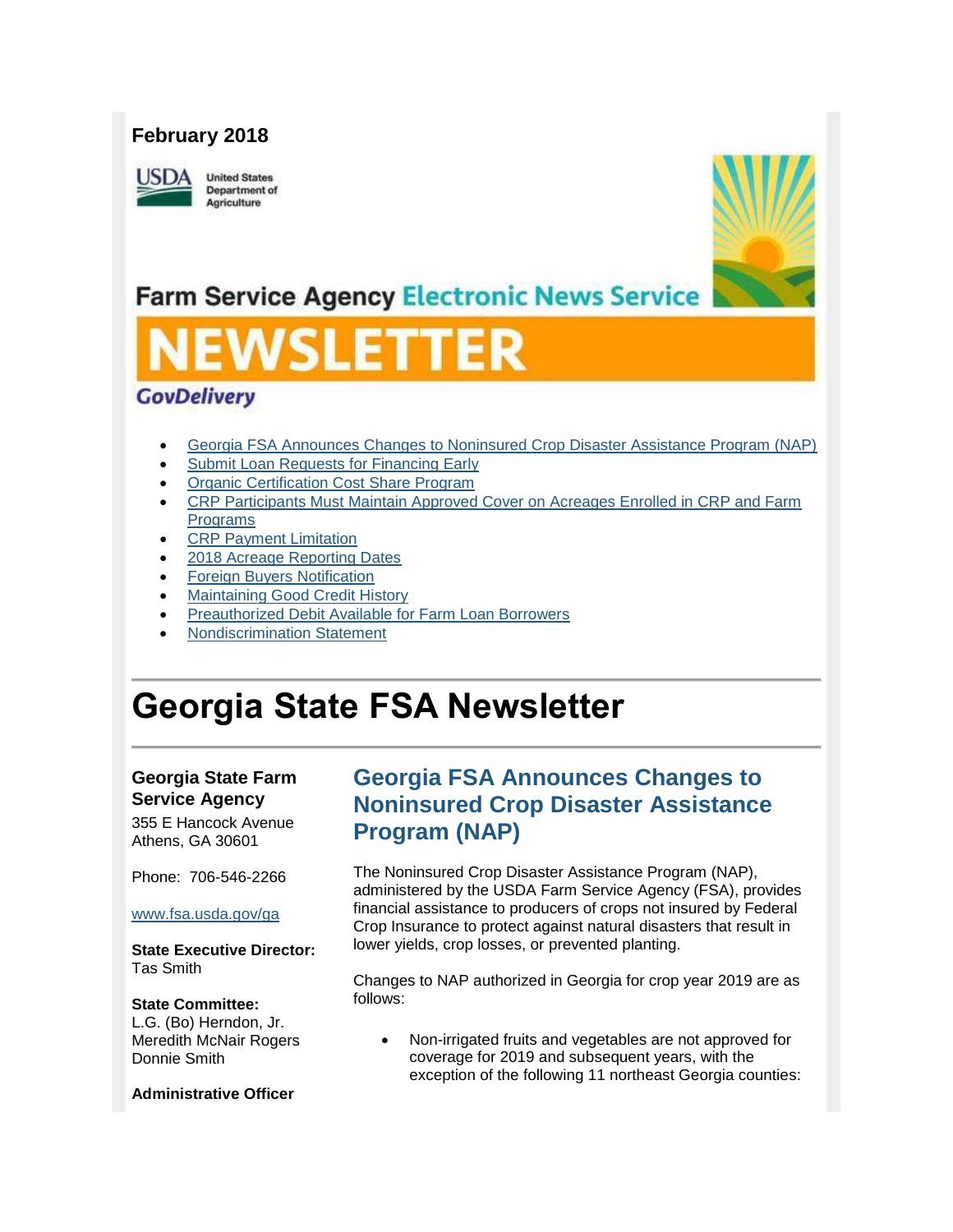Dianne R. Westmoreland

**Farm Loan Chief:** Robert Tyson

**Farm Programs Chief:** Brett Martin

**Public Affairs/Outreach** Neal Leonard

To find contact information for your local office go to [www.fsa.usda.gov/ga](http://www.fsa.usda.gov/ga)

Dawson, Fannin, Gilmer, Habersham, Lumpkin, Murray, Pickens, Rabun, Towns, Union, and White.

- Direct seeded peppers are ineligible for coverage under NAP. Transplanting with 8-12 week transplants is required.
- Producers must abide by the crop rotation restrictions found on chemical labels in order to be eligible for NAP benefits.

Eligible producers can apply for coverage using form CCC-471, "Application for Coverage". Producers must file the application and pay an administrative service fee prior to the application closing date for the crop being insured. Most spring-seeded crops have an application closing date of January 31 and permanent pasture has an application closing date of August 15 of the preceding year. The service fee is the lesser of \$250 per crop or \$750 per producer per administrative county, not to exceed a total of \$1,875 for a producer with farming interests in multiple counties. Producers may elect higher levels of coverage. Contact your local county office to discuss buy-up coverage and the premiums associated.

Beginning, limited resource and targeted underserved farmers may request a waiver of the service fee and a 50 percent premium reduction when the application for coverage is filed.

For more information on NAP, service fees, premiums and sales deadlines, contact your local FSA office or visit [www.fsa.usda.gov/nap.](http://www.fsa.usda.gov/nap)

#### <span id="page-1-0"></span>**Submit Loan Requests for Financing Early**

The Farm Loan teams are already working on operating loans for spring 2018 so it is important that potential borrowers submit their requests early so they can be timely processed. The farm loan teams can help determine which loan programs are best for applicants.

FSA offers a wide range of low-interest loans that can meet the financial needs of any farm operation for just about any purpose. The traditional **farm operating and farm ownership loans** can help large and small farm operations take advantage of early purchasing discounts for spring inputs as well expenses throughout the year.

**Microloans** are a simplified loan program that will provide up to \$50,000 to eligible applicants. These loans, targeted for smaller operations and non-traditional operations, can be used for operating expenses, starting a new agricultural enterprise, purchasing equipment, and other needs associated with a farming operation. The Farm Loan staff can provide more details on farm operating and microloans and provide loan applications. Loans to beginning farmers and members of underserved groups are a priority.

Other types of loans available include: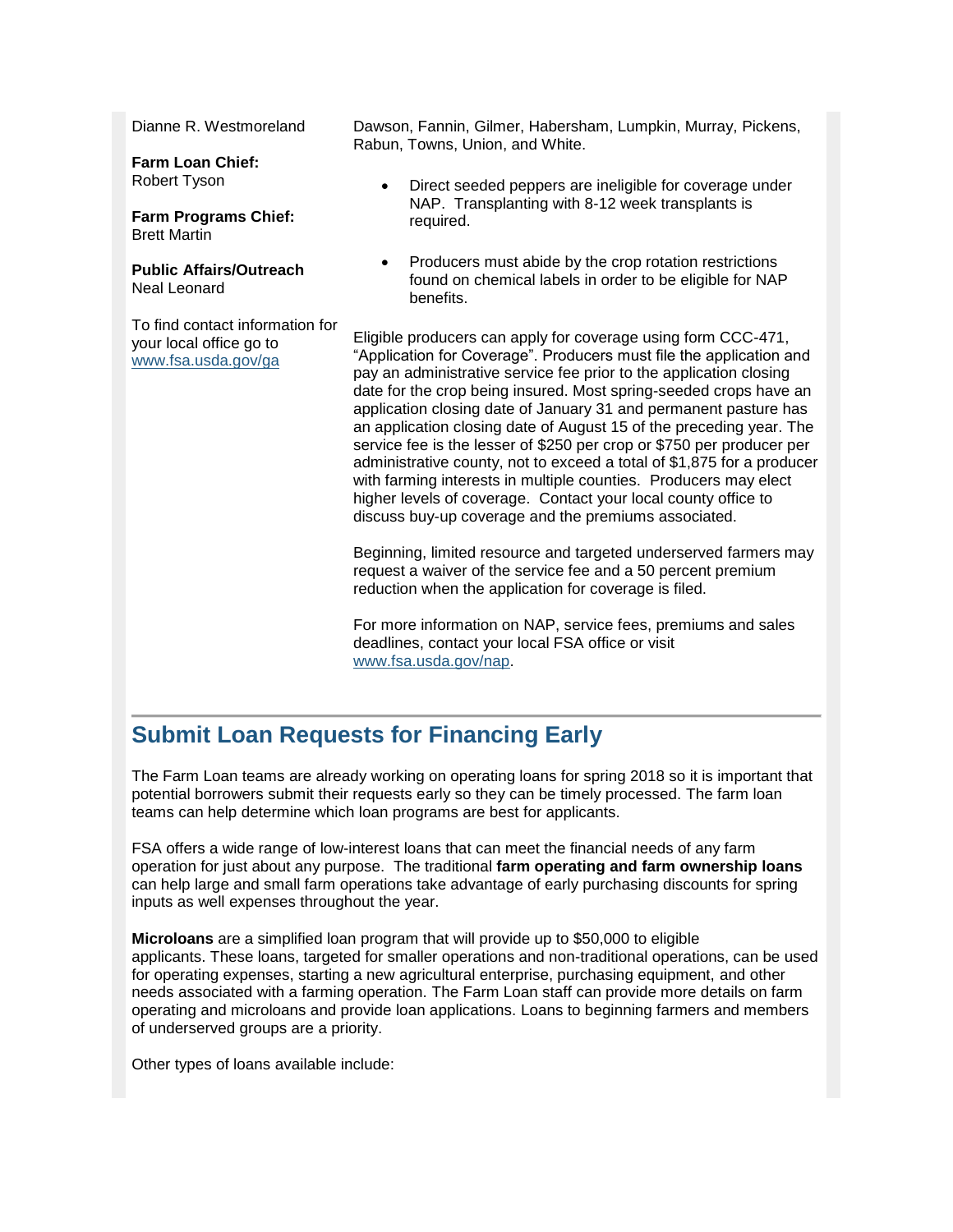**Marketing Assistance Loans** allow producers to use eligible commodities as loan collateral and obtain a 9-month loan while the crop is in storage. These loans provide cash flow to the producer and allow them to market the crop when prices may be more advantageous.

**Farm Storage Facility Loans** can be used to build permanent structures used to store eligible commodities, or for storage and handling trucks, or portable or permanent handling equipment. A variety of structures are eligible under this loan, including bunker silos, grain bins, hay storage structures and refrigerated structures for vegetables and fruit. A producer may borrow up to \$500,000 per loan**.**

Please call the local county office if you have questions about any of the loans available through FSA.

#### <span id="page-2-0"></span>**Organic Certification Cost Share Program**

The Organic Certification Cost Share Program (OCCSP) provides cost share assistance to producers and handlers of agricultural products who are obtaining or renewing their certification under the National Organic Program (NOP). Certified operations may receive up to 75 percent of their certification costs paid from Oct. 1, 2017, through Sept. 30, 2018, not to exceed \$750 per certification scope.

Eligible costs include application fees, inspection costs, fees related to equivalency agreement/arrangement requirements, travel/per diem for inspectors, user fees, sales assessments and postage.

Ineligible costs include equipment, materials, supplies, transitional certification fees, late fees and inspections necessary to address National Organic Program regulatory violations.

Producers and handlers may submit OCCSP applications to FSA county offices or they may apply through participating State Agencies, which will be listed at [https://www.fsa.usda.gov/programs-and](https://www.fsa.usda.gov/programs-and-services/occsp/index)[services/occsp/index](https://www.fsa.usda.gov/programs-and-services/occsp/index) as their agreements to administer the program are finalized.

The FSA OCCSP application form is available at [USDA's eForms site,](https://forms.sc.egov.usda.gov/eForms/welcomeAction.do?Home) by selecting "Browse forms" and entering "OCCSP" in the "title or keywords" field on the search page.

To learn more about organic certification cost share, visit [www.fsa.usda.gov/organic](http://www.fsa.usda.gov/organic) or contact a local FSA office by visiting [http://offices.usda.gov.](https://offices.sc.egov.usda.gov/locator/app)

#### <span id="page-2-1"></span>**CRP Participants Must Maintain Approved Cover on Acreages Enrolled in CRP and Farm Programs**

Conservation Reserve Program (CRP) participants are responsible for ensuring adequate, approved vegetative and practice cover is maintained to control erosion throughout the life of the contract after the practice has been established. Participants must also control undesirable vegetation, weeds (including noxious weeds), insects and rodents that may pose a threat to existing cover or adversely impact other landowners in the area.

All CRP maintenance activities, such as mowing, burning, disking and spraying, must be conducted outside the primary nesting or brood rearing season for wildlife, which for Georgia is April 1 through August 31. However, spot treatment of the acreage may be allowed during the primary nesting or brood rearing season if, left untreated, the weeds, insects or undesirable species would adversely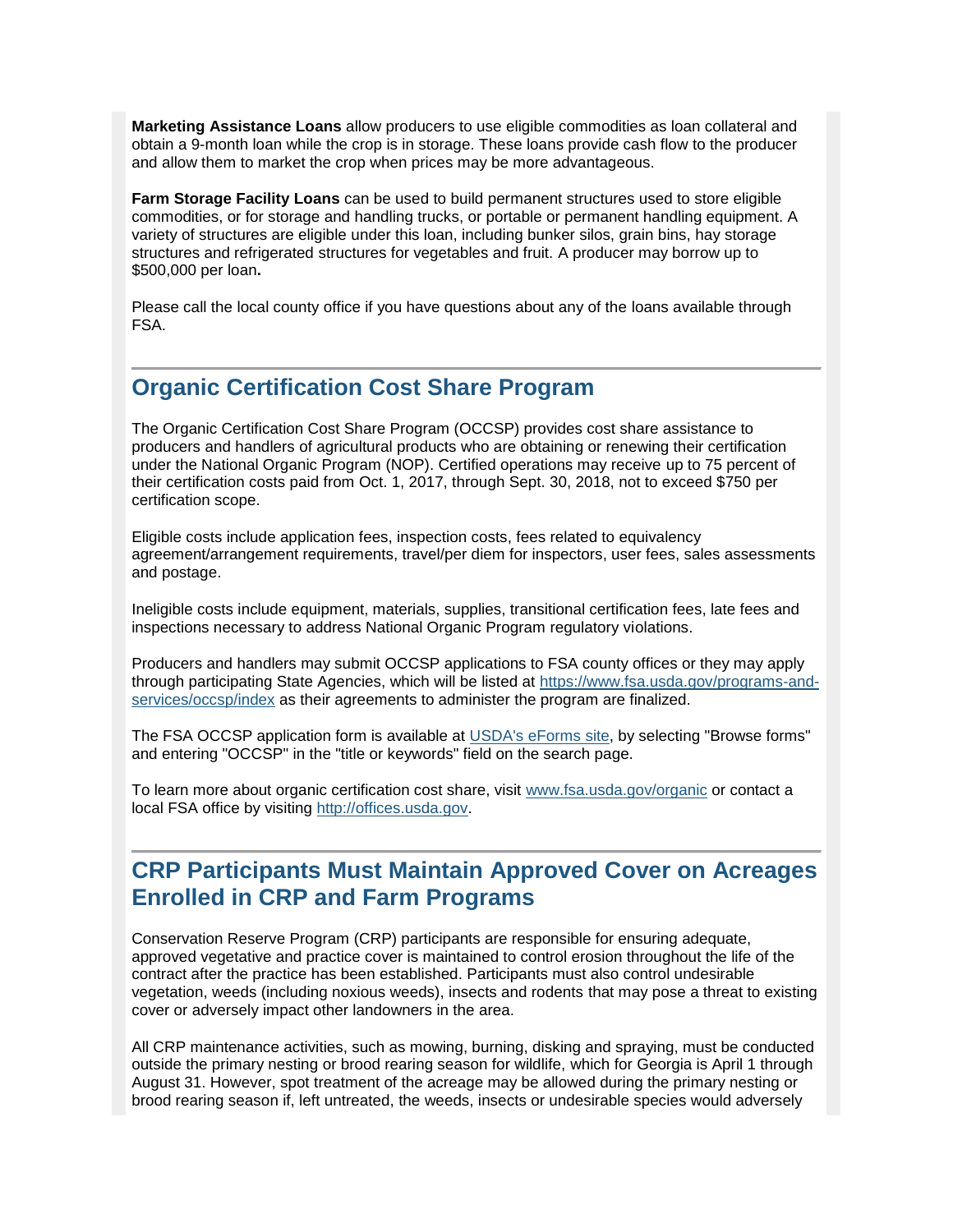impact the approved cover. In this instance, spot treatment is limited to the affected areas in the field and requires County Committee approval prior to beginning the spot treatment. The County Committee will consult with NRCS to determine if such activities are needed to maintain the approved cover.

Annual mowing of CRP for generic weed control, or for cosmetic purposes, is prohibited at all times.

#### <span id="page-3-0"></span>**CRP Payment Limitation**

Payments and benefits received under the Conservation Reserve Program (CRP) are subject to the following:

- payment limitation by direct attribution
- foreign person rule
- average adjusted gross income (AGI) limitation

The 2014 Farm Bill continued the \$50,000 maximum CRP payment amount that can be received annually, directly or indirectly, by each person or legal entity. This payment limitation includes all annual rental payments and incentive payments (Sign-up Incentive Payments and Practice Incentive Payments). Annual rental payments are attributed (earned) in the fiscal year in which program performance occurs. Sign-up Incentive Payments (SIP) are attributed (earned) based on the fiscal year in which the contract is approved, not the fiscal year the contract is effective. Practice Incentive Payments (PIP) are attributed (earned) based on the fiscal year in which the cost-share documentation is completed and the producer or technical service provider certifies performance of practice completion to the county office. Such limitation on payments is controlled by direct attribution.

- Program payments made directly or indirectly to a person are combined with the pro rata interest held in any legal entity that received payment, unless the payments to the legal entity have been reduced by the pro rata share of the person.
- Program payments made directly to a legal entity are attributed to those persons that have a direct and indirect interest in the legal entity, unless the payments to the legal entity have been reduced by the pro rata share of the person.
- Payment attribution to a legal entity is tracked through four levels of ownership. If any part of the ownership interest at the fourth level is owned by another legal entity, a reduction in payment will be applied to the payment entity in the amount that represents the indirect interest of the fourth level entity in the payment entity.

<span id="page-3-1"></span>Essentially, all payments will be "attributed" to a person's Social Security Number. Given the current CRP annual rental rates in many areas, it is important producers are aware of how CRP offered acreages impact their \$50,000 annual payment limitation. Producers should contact their local FSA office for additional information. NOTE: The information in the above article only applies to contracts subject to 4-PL and 5-PL regulations. It does not apply to contacts subject to 1-PL regulations.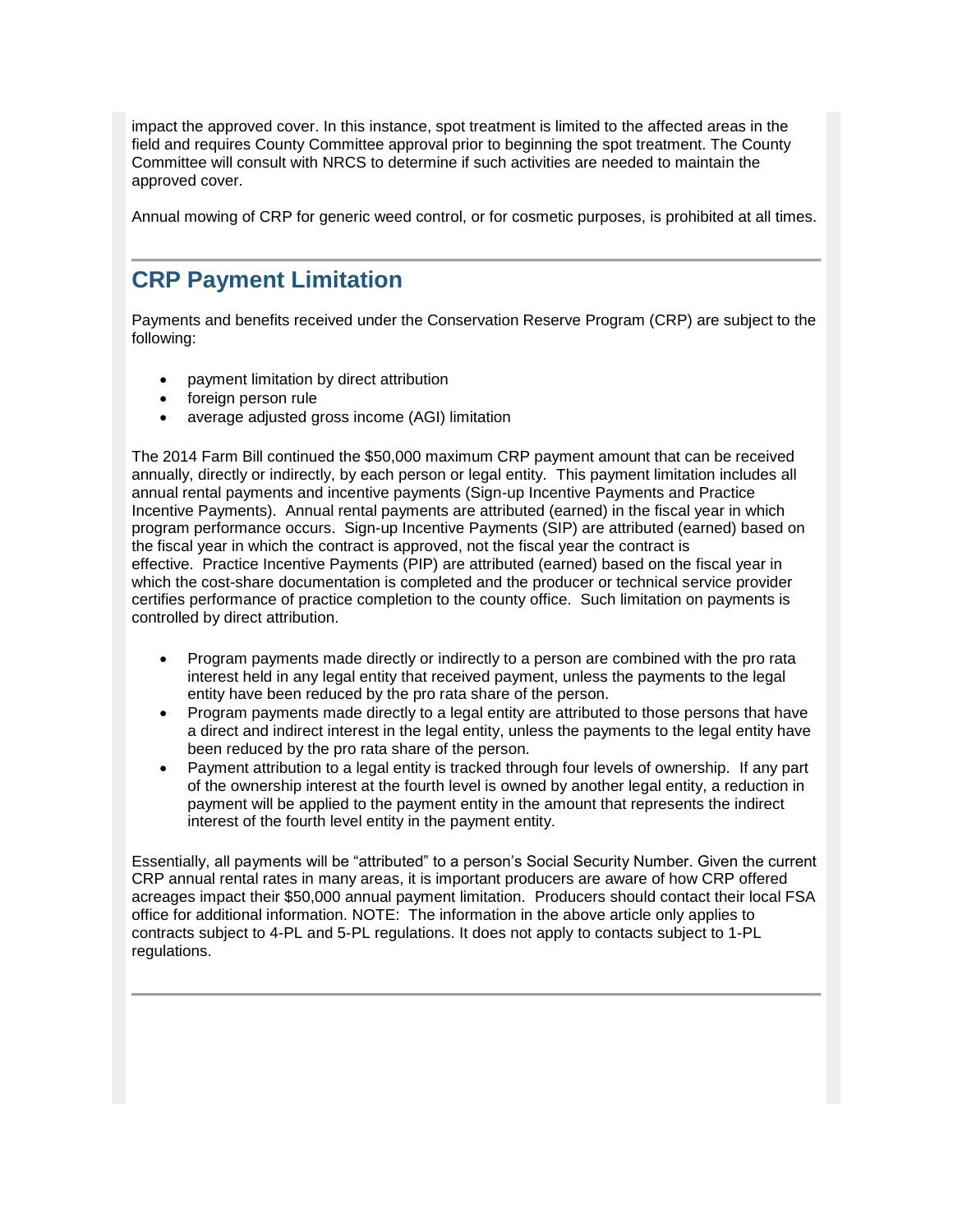## **2018 Acreage Reporting Dates**

In order to comply with FSA program eligibility requirements, all producers are encouraged to visit the Name County FSA office to file an accurate crop certification report by the applicable deadline.

The following acreage reporting dates are as followed:

| March 15, 2018     | Pecans, Cabbage (Planted 10/1-2/20)      |
|--------------------|------------------------------------------|
| May 15, 2018       | Sweet Corn (Planted 8/26-5/15), Tobacco, |
|                    | Tomatoes (Planted 8/16-4/5)              |
| July 15, 2018      | All other crops                          |
| August 15, 2018    | Tomatoes (Planted 7/1-8/15)              |
| September 15, 2018 | Sweet Corn (Planted 7/15-8/25)           |
| October 15, 2018   | Cabbage (Planted 7/16-9/30)              |

The following exceptions apply to the above acreage reporting dates:

- If the crop has not been planted by the above acreage reporting date, then the acreage must be reported no later than 15 calendar days after planting is completed.
- If a producer acquires additional acreage after the above acreage reporting date, then the acreage must be reported no later than 30 calendars days after purchase or acquiring the lease. Appropriate documentation must be provided to the county office.
- If a perennial forage crop is reported with the intended use of "cover only," "green manure," "left standing," or "seed," then the acreage must be reported by July 15th.

Noninsured Crop Disaster Assistance Program (NAP) policy holders should note that the acreage reporting date for NAP covered crops is the earlier of the dates listed above or 15 calendar days before grazing or harvesting of the crop begins.

For questions regarding crop certification and crop loss reports, please contact the Name County FSA office at Phone.

### <span id="page-4-0"></span>**Foreign Buyers Notification**

<span id="page-4-1"></span>The Agricultural Foreign Investment Disclosure Act (AFIDA) requires all foreign owners of U.S. agricultural land to report their holdings to the Secretary of Agriculture. The Farm Service Agency administers this program for USDA. Foreign persons who have purchased or sold agricultural land in the county are required to report the transaction to FSA within 90 days of the closing. Failure to submit the AFIDA form could result in civil penalties of up to 25% of the fair market value of the property. County government offices, realtors, attorneys and others involved in real estate transactions are reminded to notify foreign investors of these reporting requirements.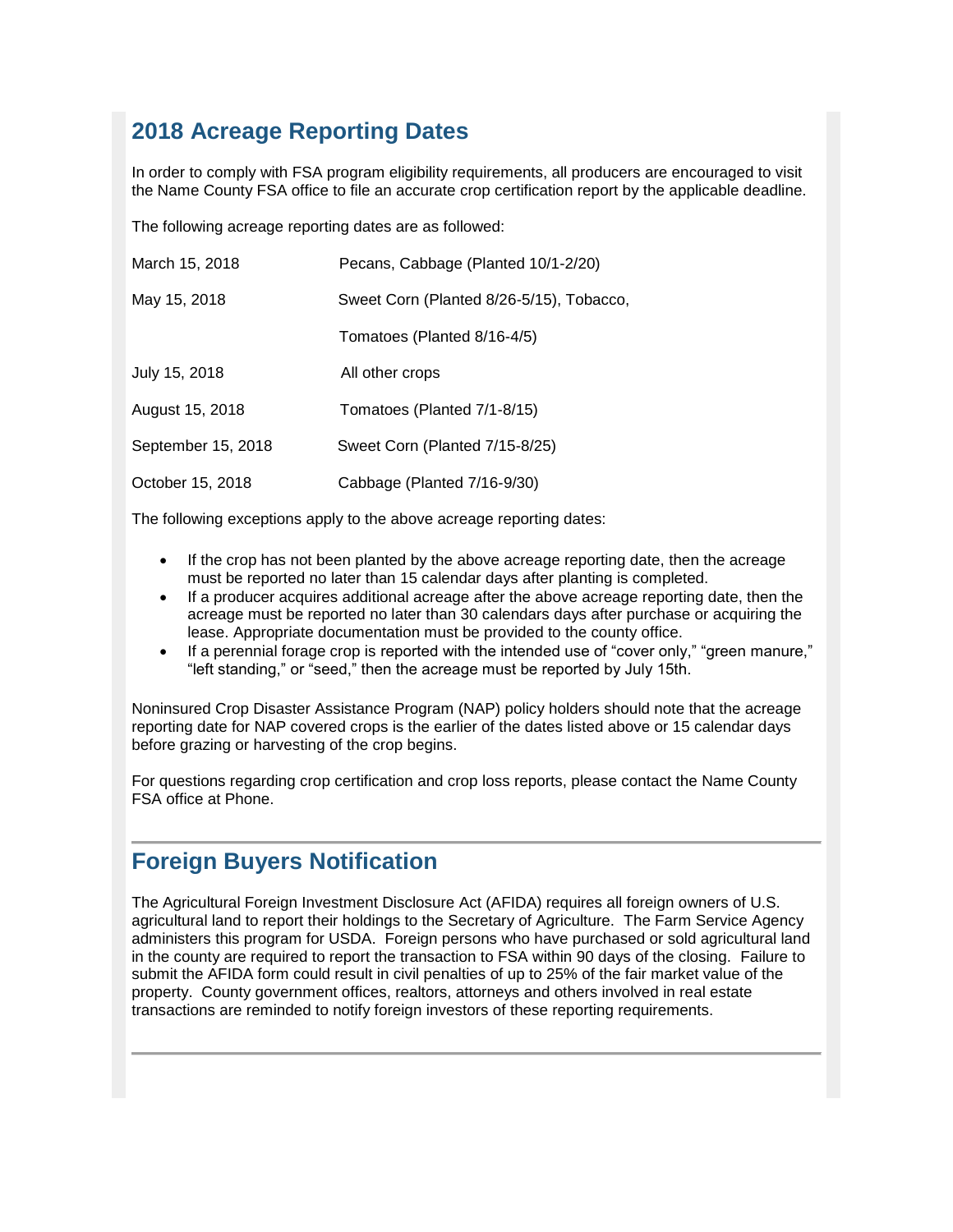### **Maintaining Good Credit History**

Farm Service Agency (FSA) Farm Loan programs require that applicants have a satisfactory credit history. A credit report is requested for all FSA direct farm loan applicants. These reports are reviewed to verify outstanding debts, if bills are paid timely and to determine the impact on cash flow.

Information found on a customer's credit report is strictly confidential and is used only as an aid in conducting FSA business.

Our farm loan staff will discuss options with you if you have an unfavorable credit report and will provide a copy of your report. If you dispute the accuracy of the information on the credit report, it is up to you to contact the issuing credit report company to resolve any errors or inaccuracies.

There are multiple ways to remedy an unfavorable credit score.

- Make sure to pay bills on time. Setting up automatic payments or automated reminders can be an effective way to remember payment due dates.
- Pay down existing debt.
- Keep your credit card balances low.
- Avoid suddenly opening or closing existing credit accounts.

FSA's farm loan staff will guide you through the process, which may require you to reapply for a loan after improving or correcting your credit report.

For more information on FSA farm loan programs, visit [www.fsa.usda.gov.](http://www.fsa.usda.gov/)

#### <span id="page-5-0"></span>**Preauthorized Debit Available for Farm Loan Borrowers**

USDA Farm Service Agency (FSA) has implemented pre-authorized debit (PAD) for Farm Loan Program (FLP) borrowers. PAD is a voluntary and alternative method for making weekly, bi-weekly, monthly, quarterly, semi-annual or annual payments on loans.

PAD payments are pre authorized transactions that allow the National Financial and Accounting Operations Center (NFAOC) to electronically collect loan payments from a customer's account at a financial institution.

PAD may be useful for borrowers who use nonfarm income from regular wages or salary to make payments on loans or adjustment offers or for payments from seasonal produce stands. PAD can only be established for future payments.

To request PAD, customers, along with their financial institution, must fill out form RD 3550-28. This form has no expiration date, but a separate form RD 3550-28 must be completed for each loan to which payments are to be applied. A fillable form can be accessed on the USDA Rural Development (RD) website at [http://www.rd.usda.gov/publications/regulations-guidelines.](http://www.rd.usda.gov/publications/regulations-guidelines) Click forms and search for "Form 3550-28."

If you have a "filter" on the account at your financial institution, you will need to provide the financial institution with the following information: Origination ID: 1220040804, Agency Name: USDA RD DCFO.